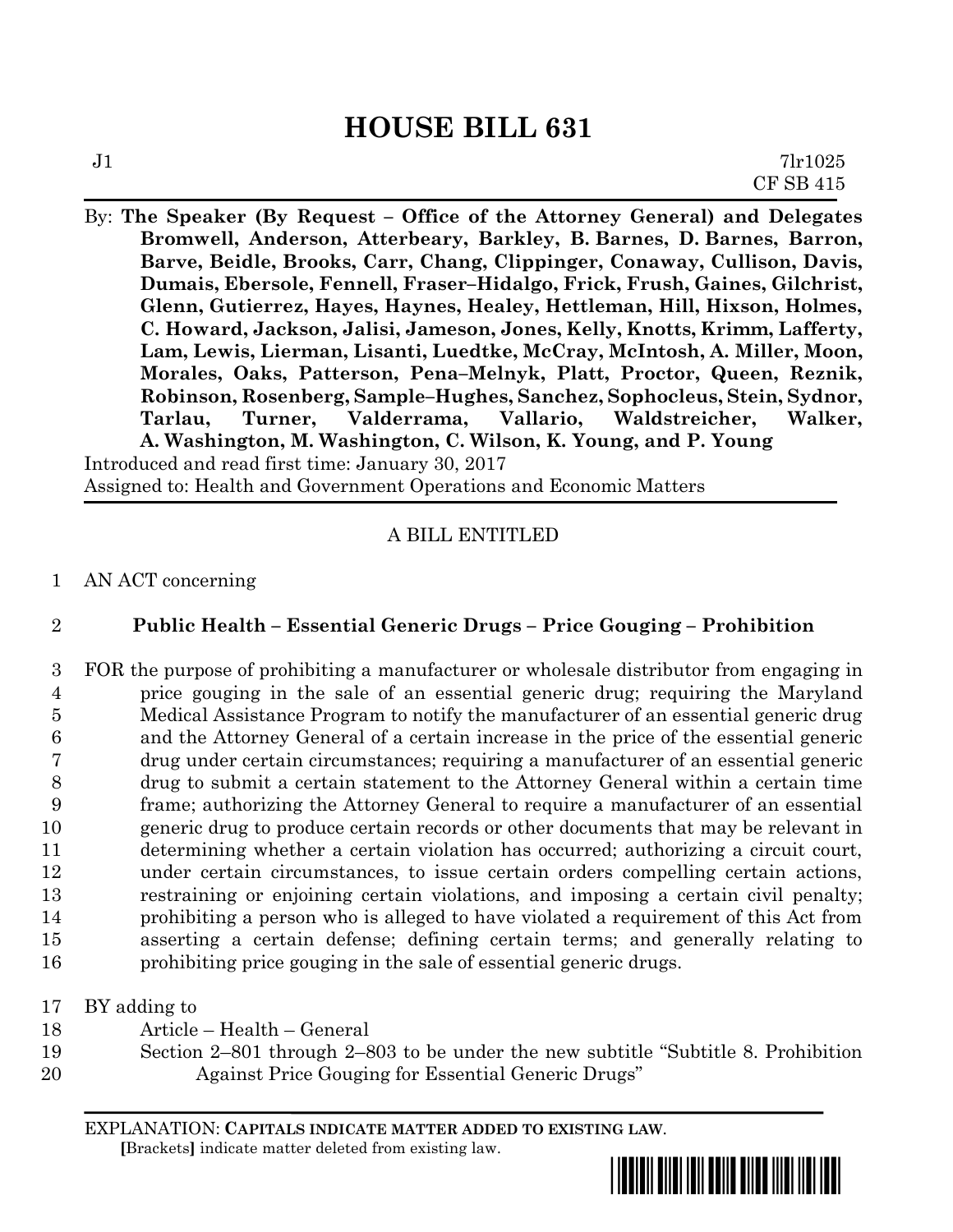|                               | $\overline{2}$<br><b>HOUSE BILL 631</b>                                                                                                                                                                                                                                             |
|-------------------------------|-------------------------------------------------------------------------------------------------------------------------------------------------------------------------------------------------------------------------------------------------------------------------------------|
| $\mathbf 1$<br>$\overline{2}$ | Annotated Code of Maryland<br>(2015 Replacement Volume and 2016 Supplement)                                                                                                                                                                                                         |
| 3<br>$\overline{4}$           | SECTION 1. BE IT ENACTED BY THE GENERAL ASSEMBLY OF MARYLAND,<br>That the Laws of Maryland read as follows:                                                                                                                                                                         |
| $\overline{5}$                | Article - Health - General                                                                                                                                                                                                                                                          |
| 6<br>7                        | <b>SUBTITLE 8. PROHIBITION AGAINST PRICE GOUGING FOR ESSENTIAL GENERIC</b><br>DRUGS.                                                                                                                                                                                                |
| 8                             | $2 - 801.$                                                                                                                                                                                                                                                                          |
| 9<br>10                       | IN THIS SUBTITLE THE FOLLOWING WORDS HAVE THE MEANINGS<br>(A)<br><b>INDICATED.</b>                                                                                                                                                                                                  |
| 11<br>12                      | "AVERAGE MANUFACTURER PRICE" HAS THE MEANING STATED IN 42<br>(B)<br>U.S.C. § 1396R-8.                                                                                                                                                                                               |
| 13                            | "ESSENTIAL GENERIC DRUG" MEANS ANY PRESCRIPTION DRUG:<br>(C)<br>(1)                                                                                                                                                                                                                 |
| 14<br>15                      | (I)<br>FOR WHICH ANY EXCLUSIVE MARKETING RIGHTS GRANTED<br>UNDER FEDERAL LAW HAVE EXPIRED;                                                                                                                                                                                          |
| 16<br>17                      | THAT APPEARS ON THE MODEL LIST OF ESSENTIAL<br>(II)<br>1.<br>MEDICINES MOST RECENTLY ADOPTED BY THE WORLD HEALTH ORGANIZATION; OR                                                                                                                                                   |
| 18<br>19<br>20<br>$21\,$      | THAT HAS BEEN DESIGNATED BY THE SECRETARY AS<br>2.<br>AN ESSENTIAL MEDICINE DUE TO ITS EFFICACY IN TREATING A LIFE-THREATENING<br>HEALTH CONDITION OR A CHRONIC HEALTH CONDITION THAT SUBSTANTIALLY<br>IMPAIRS AN INDIVIDUAL'S ABILITY TO ENGAGE IN ACTIVITIES OF DAILY LIVING; AND |
| 22                            | (III) THAT IS MADE AVAILABLE FOR SALE IN THE STATE.                                                                                                                                                                                                                                 |
| $23\,$<br>24<br>$25\,$        | "ESSENTIAL GENERIC DRUG" INCLUDES ANY DRUG-DEVICE<br>(2)<br>COMBINATION PRODUCT USED FOR THE DELIVERY OF AN ESSENTIAL GENERIC<br>DRUG.                                                                                                                                              |
| 26<br>$27\,$                  | "PRICE GOUGING" MEANS AN UNCONSCIONABLE INCREASE IN THE<br>(D)<br>PRICE OF A PRESCRIPTION DRUG.                                                                                                                                                                                     |
| 28<br>29                      | "STATE HEALTH PLAN" HAS THE MEANING STATED IN § 2-601 OF THIS<br>(E)<br>TITLE.                                                                                                                                                                                                      |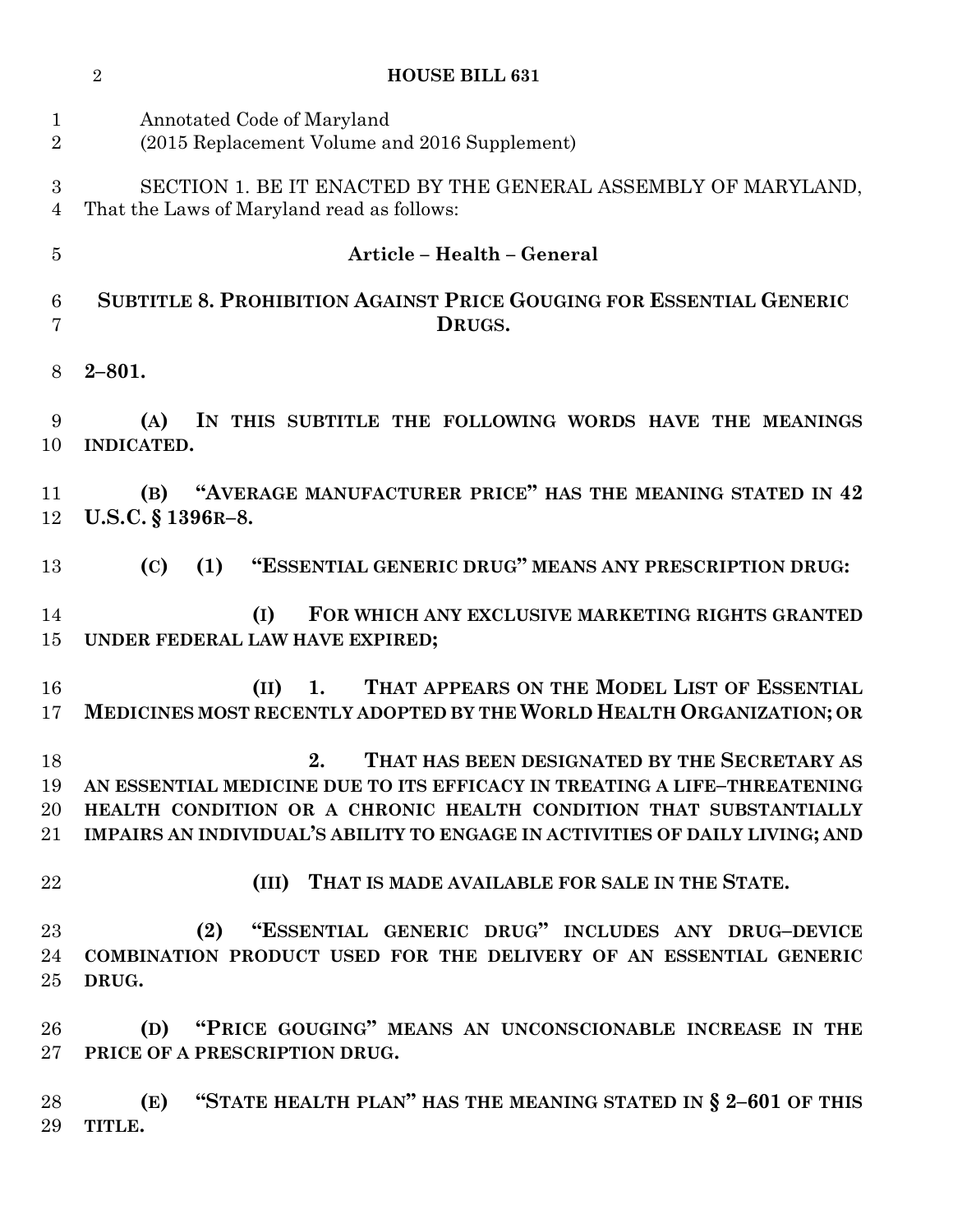#### **HOUSE BILL 631** 3

 **(F) "STATE HEALTH PROGRAM" HAS THE MEANING STATED IN § 2–601 OF THIS TITLE.**

 **(G) "UNCONSCIONABLE INCREASE" MEANS AN INCREASE IN THE PRICE OF A PRESCRIPTION DRUG THAT:**

 **(1) IS EXCESSIVE AND NOT JUSTIFIED BY THE COST OF PRODUCING THE DRUG OR THE COST OF APPROPRIATE EXPANSION OF ACCESS TO THE DRUG TO PROMOTE PUBLIC HEALTH; AND**

 **(2) RESULTS IN CONSUMERS FOR WHOM THE DRUG HAS BEEN PRESCRIBED HAVING NO MEANINGFUL CHOICE ABOUT WHETHER TO PURCHASE THE DRUG AT AN EXCESSIVE PRICE BECAUSE OF:**

**(I) THE IMPORTANCE OF THE DRUG TO THEIR HEALTH; AND**

 **(II) INSUFFICIENT COMPETITION IN THE MARKET FOR THE DRUG.**

 **(H) "WHOLESALE ACQUISITION COST" HAS THE MEANING STATED IN 42 U.S.C. § 1395W–3A.**

**2–802.**

 **A MANUFACTURER OR WHOLESALE DISTRIBUTOR MAY NOT ENGAGE IN PRICE GOUGING IN THE SALE OF AN ESSENTIAL GENERIC DRUG.**

**2–803.**

 **(A) THE MARYLAND MEDICAL ASSISTANCE PROGRAM SHALL NOTIFY THE MANUFACTURER OF AN ESSENTIAL GENERIC DRUG AND THE ATTORNEY GENERAL OF ANY INCREASE IN THE PRICE OF AN ESSENTIAL GENERIC DRUG WHEN:**

 **(1) THREE OR FEWER MANUFACTURERS ARE ACTIVELY MANUFACTURING AND MARKETING THE ESSENTIAL GENERIC DRUG FOR SALE IN THE UNITED STATES; AND**

 **(2) THE PRICE INCREASE, BY ITSELF OR IN COMBINATION WITH OTHER PRICE INCREASES:**

 **(I) WOULD RESULT IN AN INCREASE OF 50% OR MORE IN THE AVERAGE MANUFACTURER PRICE OR WHOLESALE ACQUISITION COST OF THE DRUG WITHIN THE PRECEDING 2–YEAR PERIOD; OR**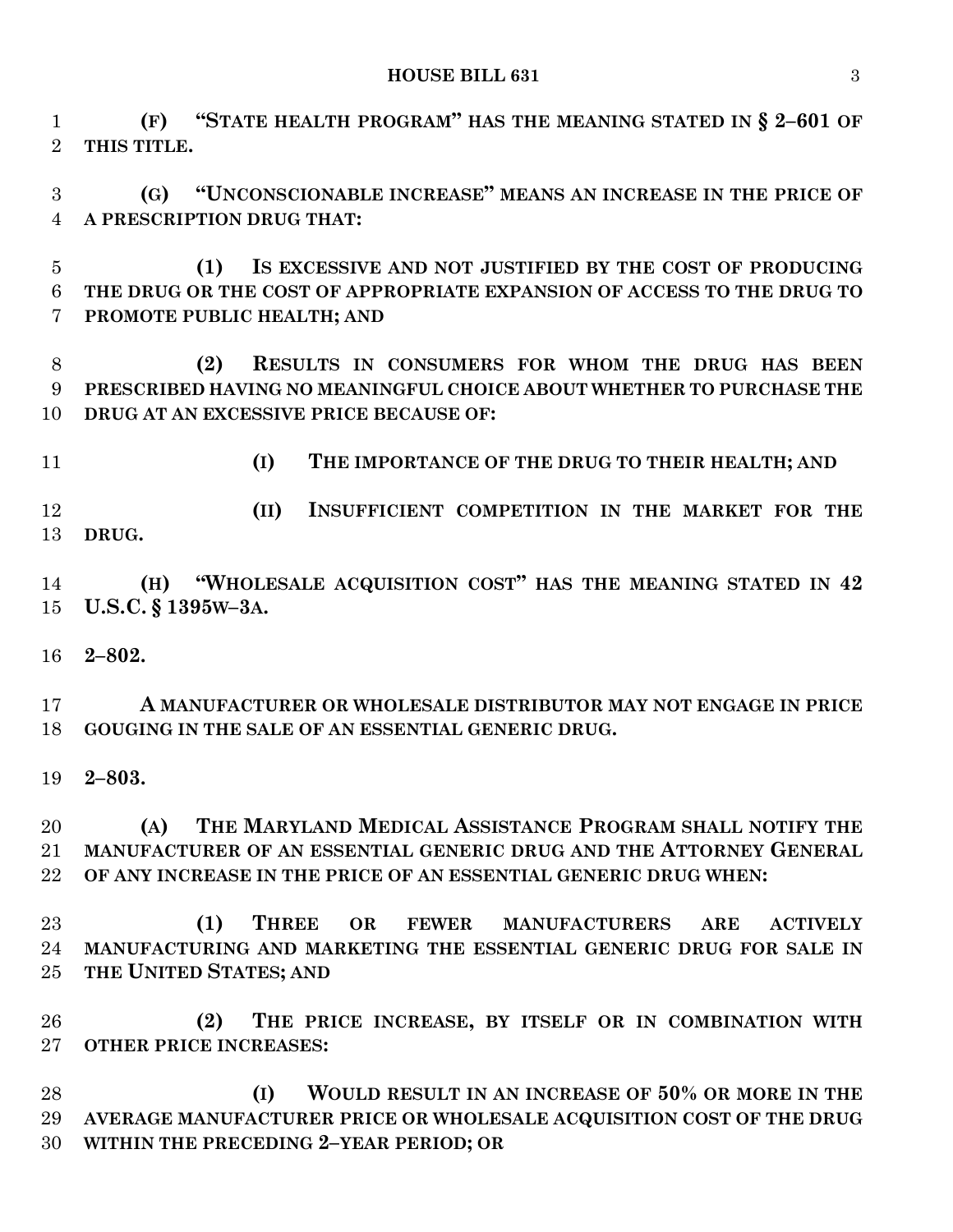**HOUSE BILL 631**

 **(II) WOULD RESULT IN AN INCREASE OF 50% OR MORE IN THE PRICE PAID BY THE MARYLAND MEDICAL ASSISTANCE PROGRAM FOR THE DRUG WITHIN THE PRECEDING 2–YEAR PERIOD.**

 **(B) WITHIN 20 DAYS AFTER THE DATE OF RECEIPT OF A NOTICE UNDER SUBSECTION (A) OF THIS SECTION, THE MANUFACTURER OF AN ESSENTIAL GENERIC DRUG SHALL SUBMIT A STATEMENT TO THE ATTORNEY GENERAL:**

 **(1) (I) ITEMIZING THE COMPONENTS OF THE COST OF PRODUCING THE ESSENTIAL GENERIC DRUG; AND** 

 **(II) IDENTIFYING THE CIRCUMSTANCES AND TIMING OF ANY INCREASE IN MATERIALS OR MANUFACTURING COSTS THAT CAUSED ANY INCREASE IN THE PRICE OF THE ESSENTIAL GENERIC DRUG WITHIN THE 2–YEAR PERIOD PRECEDING THE DATE OF THE PRICE INCREASE;**

 **(2) (I) IDENTIFYING THE CIRCUMSTANCES AND TIMING OF ANY EXPENDITURES MADE BY THE MANUFACTURER TO EXPAND ACCESS TO THE ESSENTIAL GENERIC DRUG; AND**

 **(II) EXPLAINING ANY IMPROVEMENT IN PUBLIC HEALTH ASSOCIATED WITH THOSE EXPENDITURES; AND**

 **(3) PROVIDING ANY OTHER INFORMATION THAT THE MANUFACTURER BELIEVES TO BE RELEVANT TO A DETERMINATION OF WHETHER A VIOLATION OF THIS SUBTITLE HAS OCCURRED.**

 **(C) THE ATTORNEY GENERAL MAY REQUIRE A MANUFACTURER TO PRODUCE ANY RECORDS OR OTHER DOCUMENTS THAT MAY BE RELEVANT TO A DETERMINATION OF WHETHER A VIOLATION OF THIS SUBTITLE HAS OCCURRED.**

 **(D) ON PETITION OF THE ATTORNEY GENERAL, A CIRCUIT COURT MAY ISSUE AN ORDER:**

 **(1) COMPELLING THE MANUFACTURER OF AN ESSENTIAL GENERIC DRUG:**

 **(I) TO PROVIDE THE STATEMENT REQUIRED UNDER SUBSECTION (B) OF THIS SECTION; OR**

 **(II) TO PRODUCE SPECIFIC RECORDS OR OTHER DOCUMENTS REQUESTED BY THE ATTORNEY GENERAL UNDER SUBSECTION (C) OF THIS SECTION**